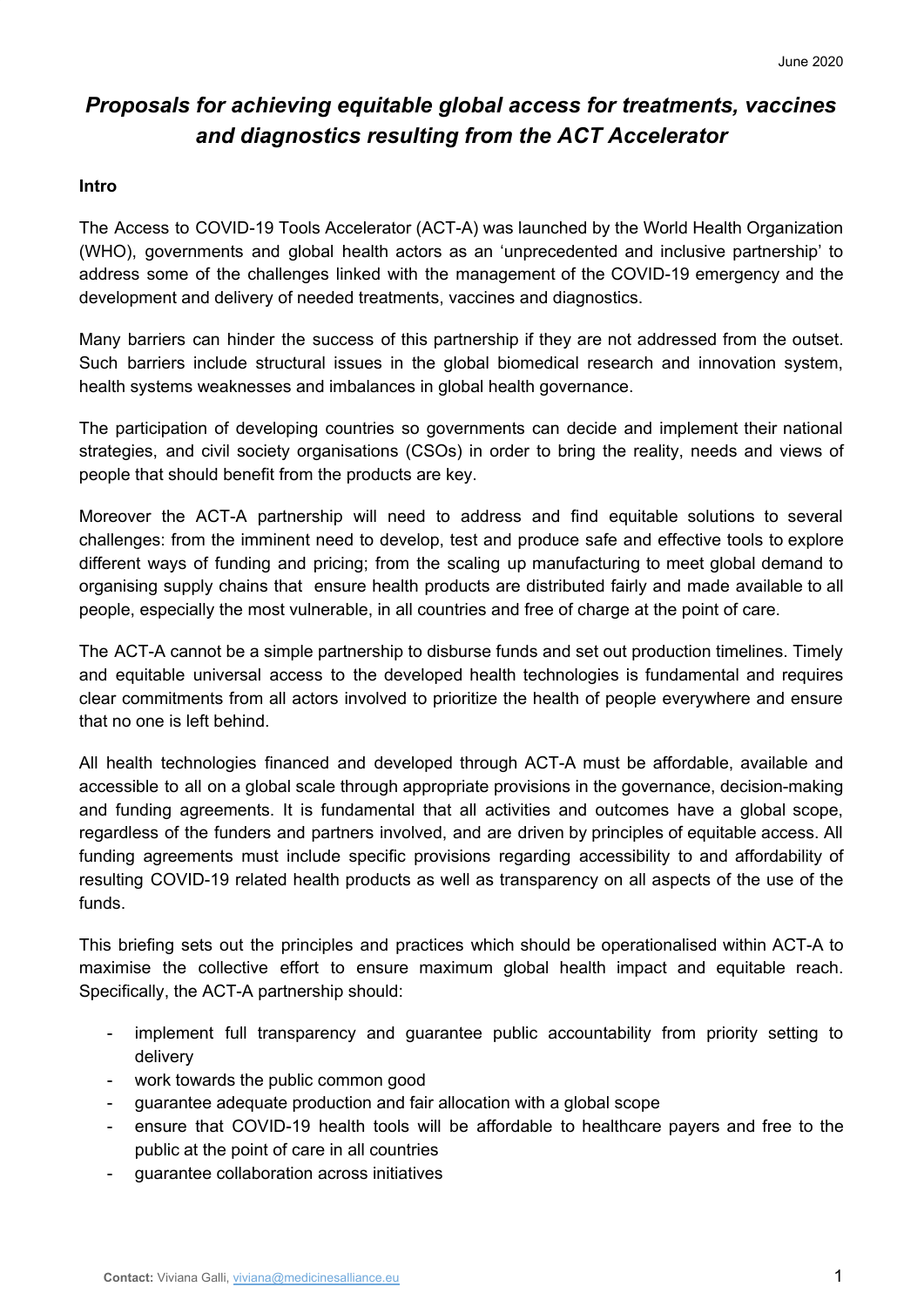## **1. Transparency and accountability**

Full transparency should be at the core of the ACT-A and effective accountability mechanisms should be in place from inception.

Transparency will be key to securing public trust and support while keeping governments, donors, partners and fund recipients accountable for these investments and how they are used.

To this end, ACT-A partners must be fully transparent and accountable and be responsible for ensuring and enforcing transparency compliance throughout the whole ACT-A processes and collaborations which are established.

- **Development of the partnership, governance and decision-making:** Taking into account the global impact of the results of the partnership and the considerable public investments, the development of the ACT-A should be a timely, fully transparent and inclusive process. Meaningful engagement of public interest civil society organisations and communities in critical decision-making processes must be ensured, following the principles already proposed by civil society and community representatives<sup>1</sup> and establishing concrete and transparent mechanisms to fulfil this objective.
- **Priority setting:** Funding decisions on the selection of tools and interventions that are the most appropriate and effective in widely different settings and different countries must be transparent, free from conflict of interest and whenever possible, based on scientific evidence. A transparent process to prioritize the candidates with best efficacy and safety profile, as well as the ability to scale up manufacturing, should be established.
- **Access policies and practices:** All partners must publish their global access policies and the detailed access practices implemented. Access policies and practices need to respond to the principles of fair and equitable global access and address all phases from early stages of R&D to deployment and procurement.
- **Agreements with third parties:** The publication of every agreement between implementing partners, such as research institutes and consortia and private companies, must be a standard operating procedure for all organisations.
- **R&D** and delivery: The life sciences sector, including the pharmaceutical, medical devices industry and research institutions, must comply with full transparency on the development and deployment of COVID-19-related health products. This includes full transparency on: cost of R&D and manufacturing, public investment contributions and other forms of public support, know-how, clinical trials data and results, manufacturing capacity and selection of production facilities, patent applications and real price (without rebates) of all diagnostics, vaccines and therapeutics.
- **Ethical and Access Committee:** An independent committee for the whole partnership but with sub-committees for the pillars - should be established to ensure specific focus on access issues from the outset and with a role, among others, to guarantee that single agreements with companies and other partners comply with agreed access principles. Ethical and Access Committee members must be chosen through a transparent process and potential conflicts of interest must be clearly addressed.
- **Public scrutiny:** As well as reporting to donors and actors within the partnership, regular public reports should be published to communicate progress, adherence to the access principles and practices, possible bottlenecks encountered and mitigation measures. This information should be timely, publicly available and accessible to facilitate public scrutiny.

<sup>1</sup> Letter, Civil Society & Community Engagement in the ACT Accelerator (2020). Available at: [https://www.globalfundadvocatesnetwork.org/wp-content/uploads/2020/06/Civil-Society-Community-Engageme](https://www.globalfundadvocatesnetwork.org/wp-content/uploads/2020/06/Civil-Society-Community-Engagement-in-the-ACT-Accelerator-ACT-A.pdf) [nt-in-the-ACT-Accelerator-ACT-A.pdf](https://www.globalfundadvocatesnetwork.org/wp-content/uploads/2020/06/Civil-Society-Community-Engagement-in-the-ACT-Accelerator-ACT-A.pdf)

**Contact:** Viviana Galli, [viviana@medicinesalliance.eu](mailto:viviana@medicinesalliance.eu) 2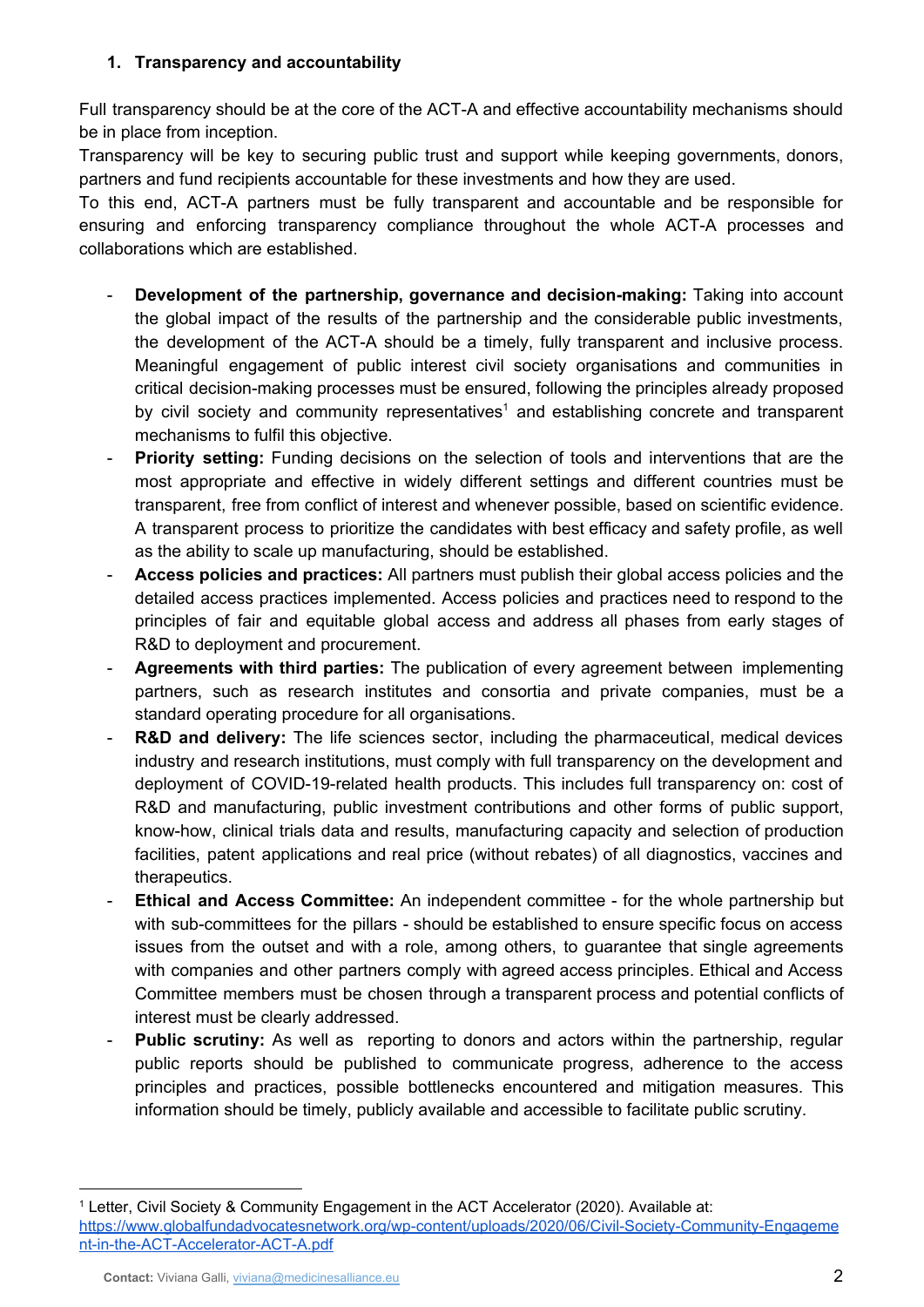## **2. Public common good**

The ACT-A should be a truly collaborative effort with solidarity at its core in line with the WHO Solidarity Call to Action<sup>2</sup>. Partners have the opportunity to set an example at the global level by sharing and pooling resources for the common good.

In order to improve efficiency, accelerate scientific progress and ensure global timely and equal access, partners should commit to sharing knowledge, intellectual property and data throughout all the stages of the partnership. To this end, and in response to the definition of public common good, explicit and binding obligations and safeguards should be included on funding and licence agreements throughout the whole ACT-A framework, including the different pillars and workstreams, to ensure that any resulting medical tool is globally available and affordable.

- **Open science:** To align innovation and timely access, open science and research practices for COVID-19-related health tools must be the standard. Funding should be made conditional on the open and real-time publication of results and data, including genetic data on the virus, promising compounds, clinical trial protocols and results.
- **Limits to exclusivities**: The race to develop and distribute COVID-19 tools to counter the pandemic can be hindered by secrecy and exclusivities. Enforcing intellectual property rights to control knowledge can be a key barrier to the progress of research itself, to large-scale production of affordable health technologies and to equitable global access. All partners involved must set up transparent and clear mechanisms to share technology, know-how, data and intellectual property. By making this sharing commitment conditional to funding and global, ACT-A would ensure that low cost versions of any available vaccines, treatments, and tests could be produced and distributed at a scale adequate for every population which needs them worldwide. Companies, research institutions and technology owners must commit either to not enforcing their existing intellectual property, or to sharing this knowledge and rights, by licensing them on a non-exclusive basis globally. Making ACT-A R&D activities conditional on mandatory inclusion to the WHO's Covid Technology Access Pool (C-TAP) $3$ represents a concrete opportunity to fulfil this aim through an already established tool.

# **3. Production and fair allocation**

ACT-A should aim to maximize the global capacity of development, manufacturing and supply of multiple effective tools to enable as many people as possible to receive care as soon as possible. To this aim, all actors involved in ACT-A must take concrete steps at the earliest opportunity to ensure sufficient production, equitable allocation, and affordable pricing.

**Scale-up production:** ACT-A partners must support the scaling-up of manufacturing capacity across regions to ensure global demand can be met in a timely manner. This includes increasing production capacities by developing new facilities, as well as facilitating transfer of technology on a non-exclusive basis, without geographical or income constraints, as well as diversifying manufacturers. ACT-A partners involved in production of COVID-19 tools must publish their plans on how they will address manufacturing capacities and technology transfer (including through timely adoption of generic and biosimilar products and define criteria for equitable allocation) to ensure global production and fair distribution. The strengthening of

<sup>2</sup> World Health Organisation (2020), Solidarity Call to Action. Available at:

[https://www.who.int/emergencies/diseases/novel-coronavirus-2019/global-research-on-novel-coronavirus-2019](https://www.who.int/emergencies/diseases/novel-coronavirus-2019/global-research-on-novel-coronavirus-2019-ncov/covid-19-technology-access-pool/solidarity-call-to-action) [ncov/covid-19-technology-access-pool/solidarity-call-to-action](https://www.who.int/emergencies/diseases/novel-coronavirus-2019/global-research-on-novel-coronavirus-2019-ncov/covid-19-technology-access-pool/solidarity-call-to-action)

<sup>&</sup>lt;sup>3</sup> World Health Organisation (2020), Covid-19 technology access pool. Available at:

[https://www.who.int/emergencies/diseases/novel-coronavirus-2019/global-research-on-novel-coronavirus-2019](https://www.who.int/emergencies/diseases/novel-coronavirus-2019/global-research-on-novel-coronavirus-2019-ncov/covid-19-technology-access-pool) [ncov/covid-19-technology-access-pool](https://www.who.int/emergencies/diseases/novel-coronavirus-2019/global-research-on-novel-coronavirus-2019-ncov/covid-19-technology-access-pool)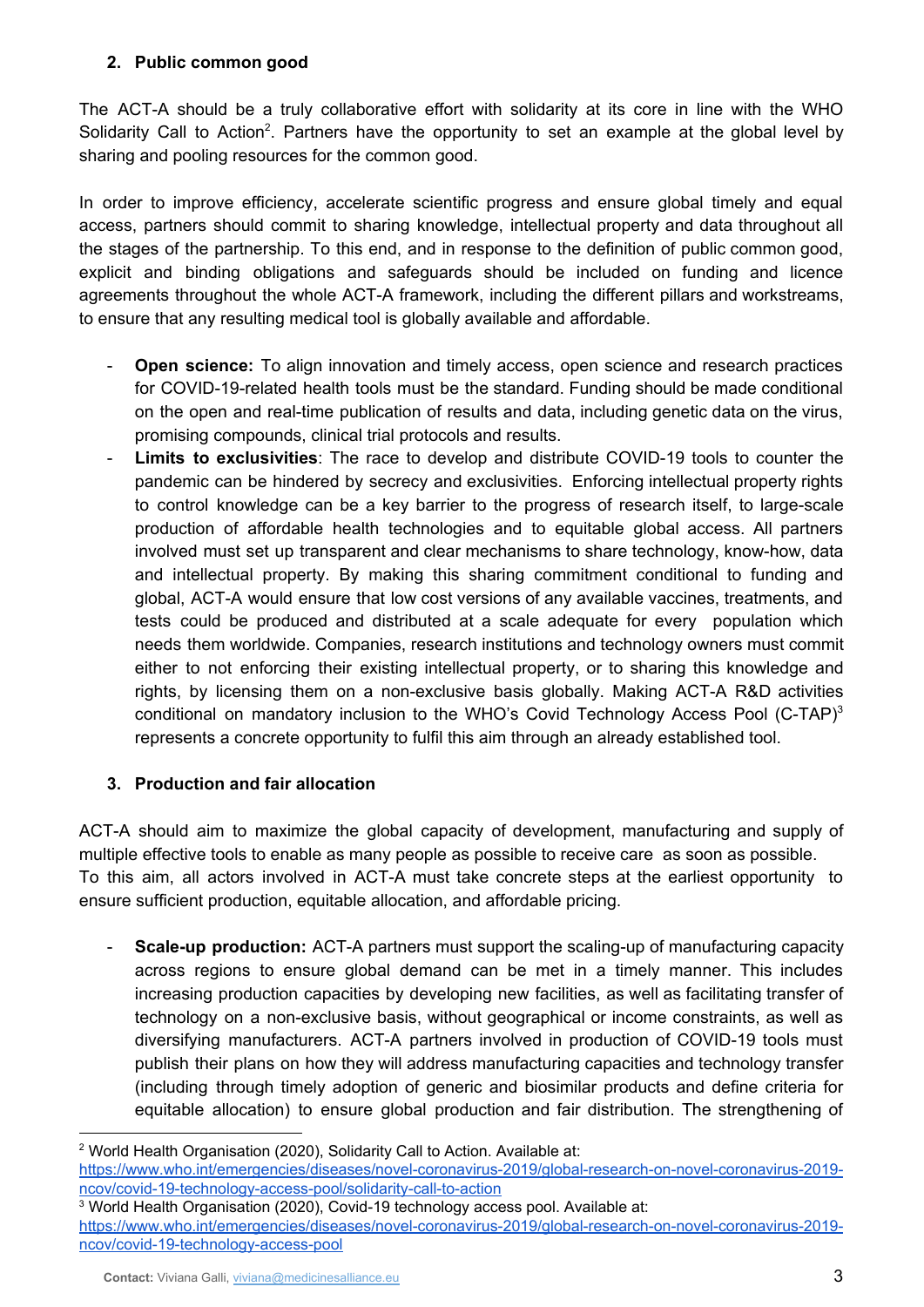supply chains for the distribution of laboratory testing, reagents and supporting materials, essential medical supplies, COVID-19 diagnostics, medicines and vaccines should be supported by, but not limited to capacity building.

- **Equitable allocation framework**: Health tools developed through ACT-A must be equitably allocated both between developed and less-developed countries, and within countries. The establishment of fair allocation procedures, which are binding and consistent between states and informed by ethical values and public health needs are vital in this regard. This means the most vulnerable and those at highest risk must be prioritized, with supply based on need, rather than ability to pay. An equitable allocation framework must be developed through a transparent and inclusive mechanism and made publicly available. All ACT-A partners must inform and report on how they will guarantee fair allocation. An equitable allocation framework must furthermore take into account the shifting national epidemic profiles and trends and the state of the national health system to deliver COVID services, including the human resources for health density per population capita, the prevalence of key co-morbidities that could worsen outcomes for people with COVID-19 - including HIV and TB -, as well as a country's availability and access to health care services, intensive care and oxygen therapy.
- **Truly global scope:** A truly global scope is needed: nationalist or exceptionalist behaviours will only hinder the success of ACT-A and the overall response to this pandemic. Actions driven by national or private interests could prevent or delay health tools from reaching those at highest risk and the most vulnerable, especially in resource-limited countries. Partners should commit to the global vision of ACT-A as a prerequisite for participation.

### **4. Affordability**

To truly ensure equitable global access and leave no one behind, specific measures on the price of COVID-19 health tools need to be implemented. Health products need to be affordable, available and appropriate for the setting in which they are used and for the gender of the healthcare workers and patients. Access to COVID-19 health products should not compromise equitable access to health products that are essential for other public health needs.

- **Fair and transparent prices:** ACT-A partners must implement transparent methodology for price setting and real prices should be publicly available. Companies need to be transparent in their cost of goods (COGs) and public contributions and subsidies received. Those data must be used in price negotiations. Partners and governments must ensure full transparency in price negotiations with suppliers, including when negotiating volume-based agreements.
- **Free at the point of care:** All actors involved should ensure that treatments, vaccines and diagnostics are priced fairly and affordably to healthcare payers and are free to the public at the point of care in all countries. Legally binding arrangements with private and public partners should be included in all the agreements to realise this aim.

### **5. Cooperation among initiatives**

Whilst it is to be celebrated that several international collaboration initiatives have sprung up to tackle the COVID-19 pandemic, it is imperative that these initiatives do not compete for support and funding to the detriment of each other and of the global effort.

- **Avoiding competition between initiatives:** Governments, donors, and international institutions must ensure that any other initiative for the development and delivery of needed COVID-19 health tools is included or at least aligned with ACT-A and integrates equitable global access principles and practices. This alignment can be achieved through embedding regular and meaningful exchange of information between initiatives, seeking shared stakeholders or shared working groups to facilitate this communication, and committing to full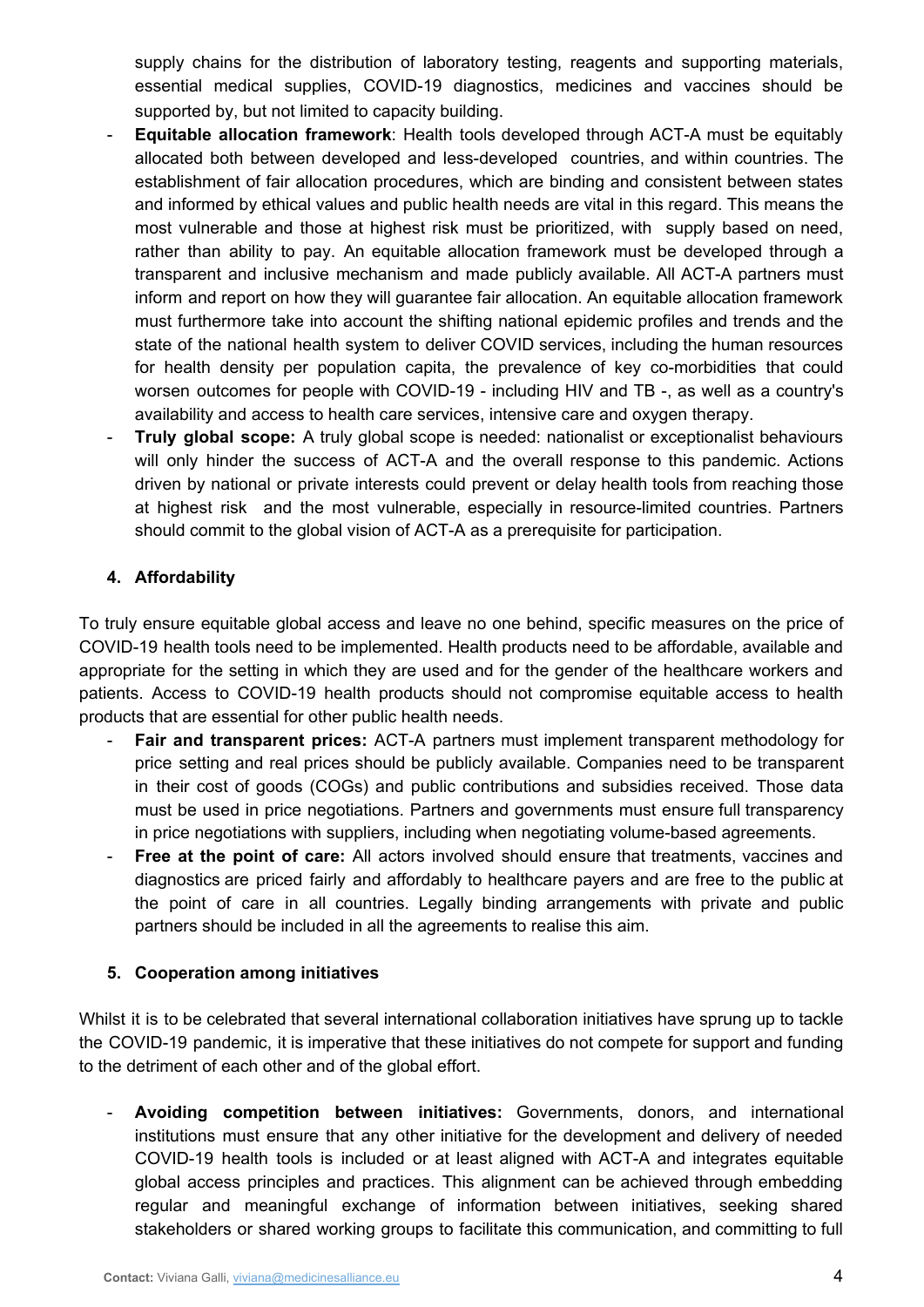transparency and support for other initiatives with complementary aims. ACT-A leaders and partners have the opportunity to showcase how cross-initiative collaboration can be built into processes from the earliest stages of development. Transparency and public accountability are critical in ensuring coordination between various initiatives.

### **Conclusions**

The ACT-A has the potential to galvanise governments and global health actors to operationalise the proposed equitable global access policies and practices: implement full transparency and guarantee public accountability from priority setting to delivery, work towards the public common good, guarantee adequate production and fair allocation with a global scope, ensure that COVID-19 health tools will be affordable to healthcare payers and free to the public at the point of care in all countries and create cooperation among initiatives.

Only by integrating those principles and practices and putting the public interest at the core, ACT-A will become a truly unprecedented and inclusive partnership which can contribute to addressing some of the global challenges created by the COVID pandemic.

### This briefing was developed within the European Alliance for Responsible R&D and Affordable Medicines

**Contact:** Viviana Galli, [viviana@medicinesalliance.eu](mailto:viviana@medicinesalliance.eu)

#### Supporting organisations

- 1. Access to Medicines Ireland
- 2. Action against AIDS
- 3. Africa Health Research Organization
- 4. AIDES
- 5. AIDS and Rights Alliance for Southern Africa
- 6. AIDS-Fondet (The Danish AIDS Foundation)
- 7. Aidsfonds
- 8. Altroconsumo
- 9. ARAS Romanian Association Against AIDS
- 10. Asociación por un Acceso Justo al Medicamento (AAJM), Spain
- 11. Association des Femmes de l'Europe Méridionale (AFEM)
- 12. Caribbean Vulnerable Communities
- 13. Centro de pensamiento "Medicamentos, Información y Poder". Universidad Nacional de Colombia d
- 14. CHOSING IS LIFE CBO
- 15. Chronic Illnesses Advocacy & Awareness Group
- 16. Consumer Association the Quality of Life-EKPIZO
- 17. CurbingCorruption
- 18. DSW (Deutsche Stiftung Weltbevölkerung)
- 19. Ecologistas en Acción, Spain
- 20. European AIDS Treatment Group
- 21. European Alliance for Responsible R&D and Affordable Medicines
- 22. European Public Health Alliance (EPHA)
- 23. FONDATION EBOKO
- 24. Fundación IFARMA
- 25. Girls To Mothers' Initiative
- 26. Global Coalition of TB Activists
- 27. Global Health Advocates/ Action Santé Mondiale
- 28. Global Justice Now
- 29. Health Action International (HAI)
- 30. Humanity & Inclusion
- 31. Ibn Sina Academy of Medieval Medicine and Sciences
- 32. IFARMA Foundation
- 33. Initiative for Health & Equity in Society
- 34. Jointed Hands Zimbabwe
- 35. Just Treatment
- 36. Kamukunji Paralegal Trust (KAPLET)
- 37. Knowledge Commune
- 38. Knowledge Ecology International (KEI)
- 39. MSF Access Campaign
- 40. Nelson Mandela TB HIV Community Information and Resource Center CBO Kisumu Kenya
- 41. Nigerian Youth Champions for Universal Health Coverage